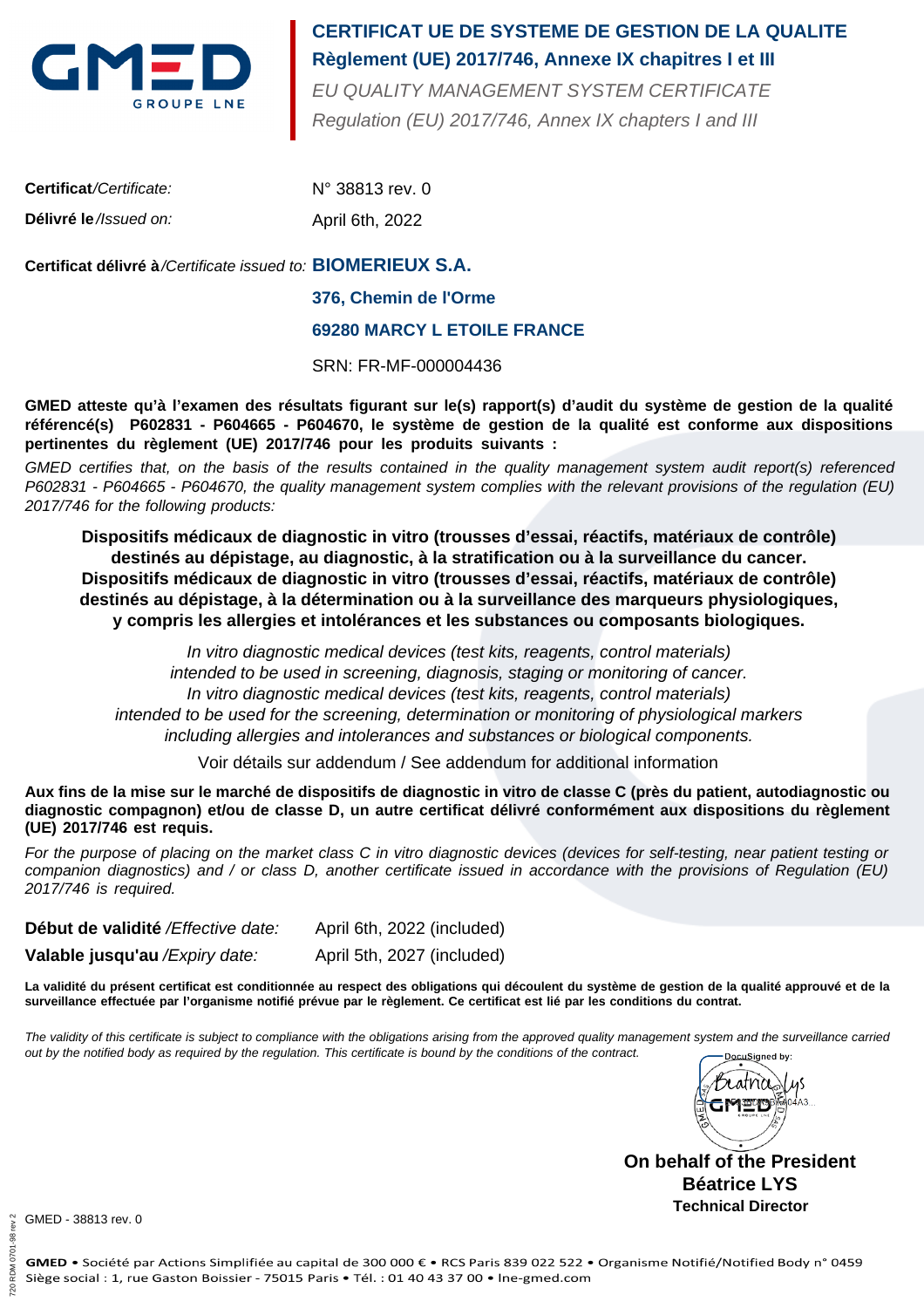

# **Addendum au certificat n° 38813 rev. 0**

*Addendum of the certificate n° 38813 rev. 0* Dossier / *File N° P602831 - P604665 - P604670* Page 1/3

- **1. Le cas échéant, le nom et l'adresse du mandataire /** *If applicable, the name and address of the authorised representative:* Non applicable / *Non applicable*
- **2. Identification des sites /** *Identification of sites:*

BIOMERIEUX S.A. - 376 Chemin de l'Orme - 69280 MARCY L'ETOILE – FRANCE BIOMERIEUX S.A. - Avenue des Bergeries - 01150 SAINT VULBAS - FRANCE

#### **3. Identification des dispositifs /** *Identification of devices:*

| Nom commercial<br>Commercial name | <b>Références</b><br>commerciales<br>Commercial references | <b>Destination</b><br>Intended use                                                                                                                                                                                                                                                                                                                                                              | Classe du<br>DM DIV<br><b>IVD MD</b><br>Class |
|-----------------------------------|------------------------------------------------------------|-------------------------------------------------------------------------------------------------------------------------------------------------------------------------------------------------------------------------------------------------------------------------------------------------------------------------------------------------------------------------------------------------|-----------------------------------------------|
| VIDAS <sup>®</sup> Protein C      | 30115                                                      | VIDAS® Protein C is an automated quantitative test for use on the VIDAS family instruments, for the quantitative<br>measurement of protein C in human plasma, using the ELFA technique (Enzyme Linked Fluorescent Assay).                                                                                                                                                                       |                                               |
| VIDAS <sup>®</sup> FT3            | 30402                                                      | VIDAS® FT3 is an automated quantitative test for use on the VIDAS® family instruments, for the quantitative<br>measurement of free triiodothyronine (FT3) in human serum or plasma (lithium heparin) using the ELFA<br>technique (Enzyme Linked Fluorescent Assay).                                                                                                                             |                                               |
| VIDAS <sup>®</sup> Total IgE      | 30419                                                      | VIDAS® TOTAL IgE is an automated quantitative test for use on the VIDAS family instruments, for the<br>immunoenzymatic determination of total human IgE in human serum or plasma (lithium heparin or EDTA) using<br>the ELFA technique (Enzyme Linked Fluorescent Assay).                                                                                                                       |                                               |
| VIDAS <sup>®</sup> FT4            | 30459                                                      | VIDAS® FT4 (FT4N) is an automated quantitative assay for use on the instruments of the VIDAS® family, for the<br>determination of free thyroxine (FT4) in human serum or plasma (lithium heparin), using the ELFA technique<br>(Enzyme Linked Fluorescent Assay). Measurement of Free Thyroxin is intended for use as an aid in the diagnosis<br>and treatment monitoring of thyroid disorders. |                                               |



**On behalf of the President Béatrice LYS Technical Director**

720 RDM 0701-73 rev 2 du 25/11/2021

GMED . Société par Actions Simplifiée au capital de 300 000 € . RCS Paris 839 022 522 . Organisme Notifié/Notified Body n° 0459 Siège social : 1, rue Gaston Boissier - 75015 Paris . Tél. : 01 40 43 37 00 . Ine-gmed.com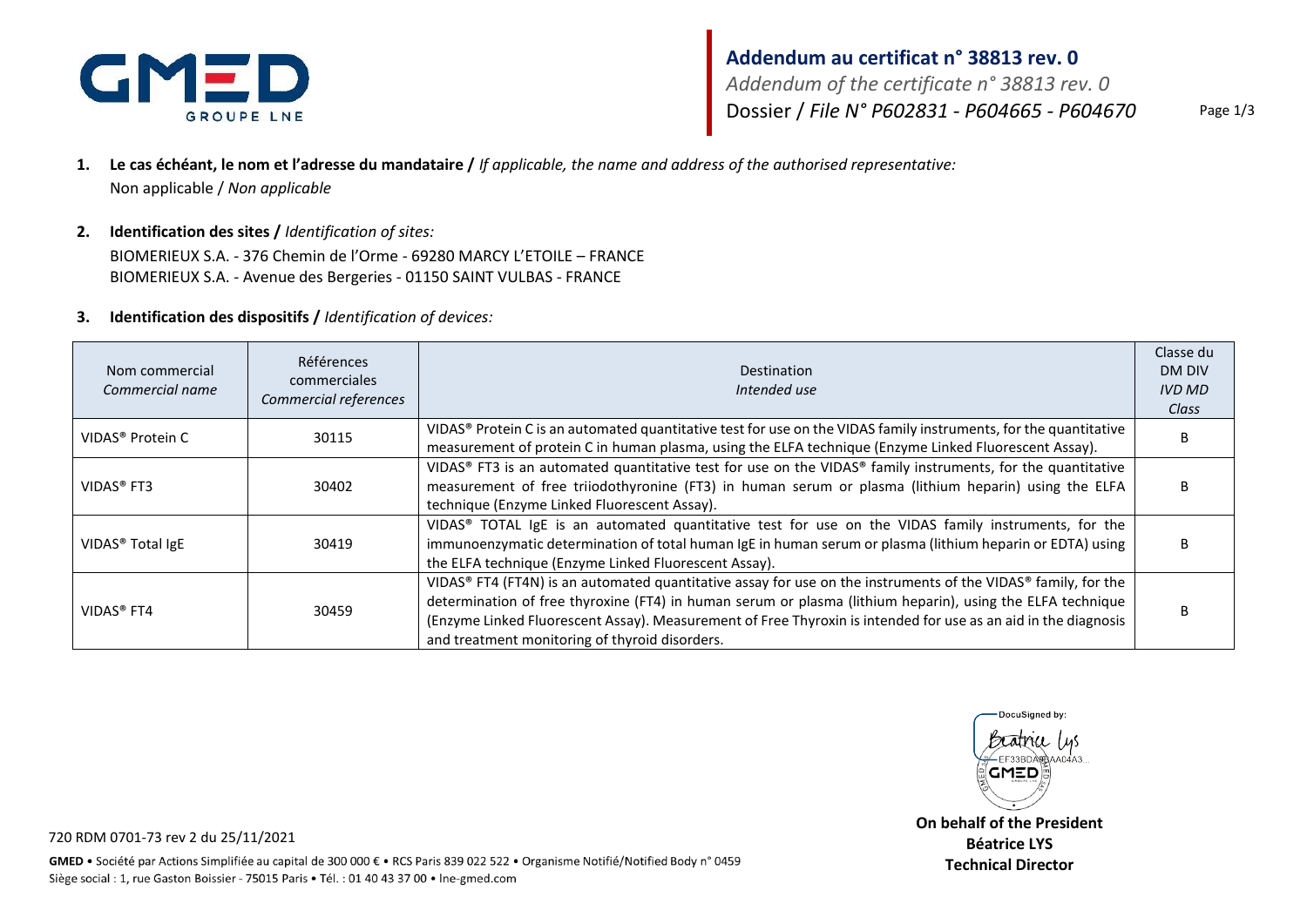

## **Addendum au certificat n° 38813 rev. 0**

*Addendum of the certificate n° 38813 rev. 0* Dossier / *File N° P602831 - P604665 - P604670* Page 2/3

| Nom commercial<br>Commercial name           | Références<br>commerciales<br>Commercial references | Destination<br>Intended use                                                                                                                                                                                                                                                                                                                                                                                                                                                                                                                           | Classe du<br>DM DIV<br><b>IVD MD</b><br>Class |
|---------------------------------------------|-----------------------------------------------------|-------------------------------------------------------------------------------------------------------------------------------------------------------------------------------------------------------------------------------------------------------------------------------------------------------------------------------------------------------------------------------------------------------------------------------------------------------------------------------------------------------------------------------------------------------|-----------------------------------------------|
| VIDAS <sup>®</sup> Anti-TPO                 | 30461                                               | The VIDAS® Anti-TPO assay is an automated quantitative test for use on the instruments of the VIDAS family for<br>the detection of the IgG class of thyroid peroxidase autoantibodies (anti-TPO) in human serum or plasma using<br>the Enzyme Linked Fluorescent Assay (ELFA) technique. The VIDAS® Anti-TPO assay is intended as an aid in the<br>diagnosis of autoimmune thyroid disease.                                                                                                                                                           | <sub>B</sub>                                  |
| VIDAS <sup>®</sup> Anti-Tg                  | 30462                                               | The VIDAS® Anti-Tg assay is an automated quantitative test for use on the instruments of the VIDAS family for<br>the detection of the IgG class of thyroglobulin autoantibodies (anti-Tg) in human serum or plasma using the<br>Enzyme Linked Fluorescent Assay (ELFA) technique. The VIDAS® Anti-Tg assay is intended as an aid in the<br>diagnosis of autoimmune thyroid disease.                                                                                                                                                                   | R                                             |
| VIDAS <sup>®</sup> NEPHROCHECK <sup>®</sup> | 421172<br>421172-03                                 | VIDAS® NEPHROCHECK® is an automated test for use on the VIDAS® 3 instrument for the immunoenzymatic<br>quantitative determination of TIMP-2 (Tissue Inhibitor of Metalloproteinase-2) and IGFBP-7 (Insulin-like Growth<br>Factor-Binding Protein 7) proteins in human urine using the ELFA technique (Enzyme Linked Fluorescent Assay).<br>The VIDAS® NEPHROCHECK® assay is intended to be used in conjunction with clinical evaluation as an aid in the<br>risk assessment for moderate or severe acute kidney injury (AKI) in acutely ill patients. | <sub>B</sub>                                  |
| VIDAS <sup>®</sup> Cortisol S               | 30451-30                                            | VIDAS® Cortisol S is an automated quantitative test for use on the VIDAS® family instruments, for the<br>quantitative determination of cortisol in human serum, plasma (lithium heparin or EDTA) or urine using the ELFA<br>technique (Enzyme Linked Fluorescent Assay). The VIDAS® Cortisol S test aids in diagnosing or treating<br>adrenocortical disorders.                                                                                                                                                                                       |                                               |



**On behalf of the President Béatrice LYS Technical Director**

720 RDM 0701-73 rev 2 du 25/11/2021

GMED . Société par Actions Simplifiée au capital de 300 000 € . RCS Paris 839 022 522 . Organisme Notifié/Notified Body n° 0459 Siège social : 1, rue Gaston Boissier - 75015 Paris . Tél. : 01 40 43 37 00 . Ine-gmed.com